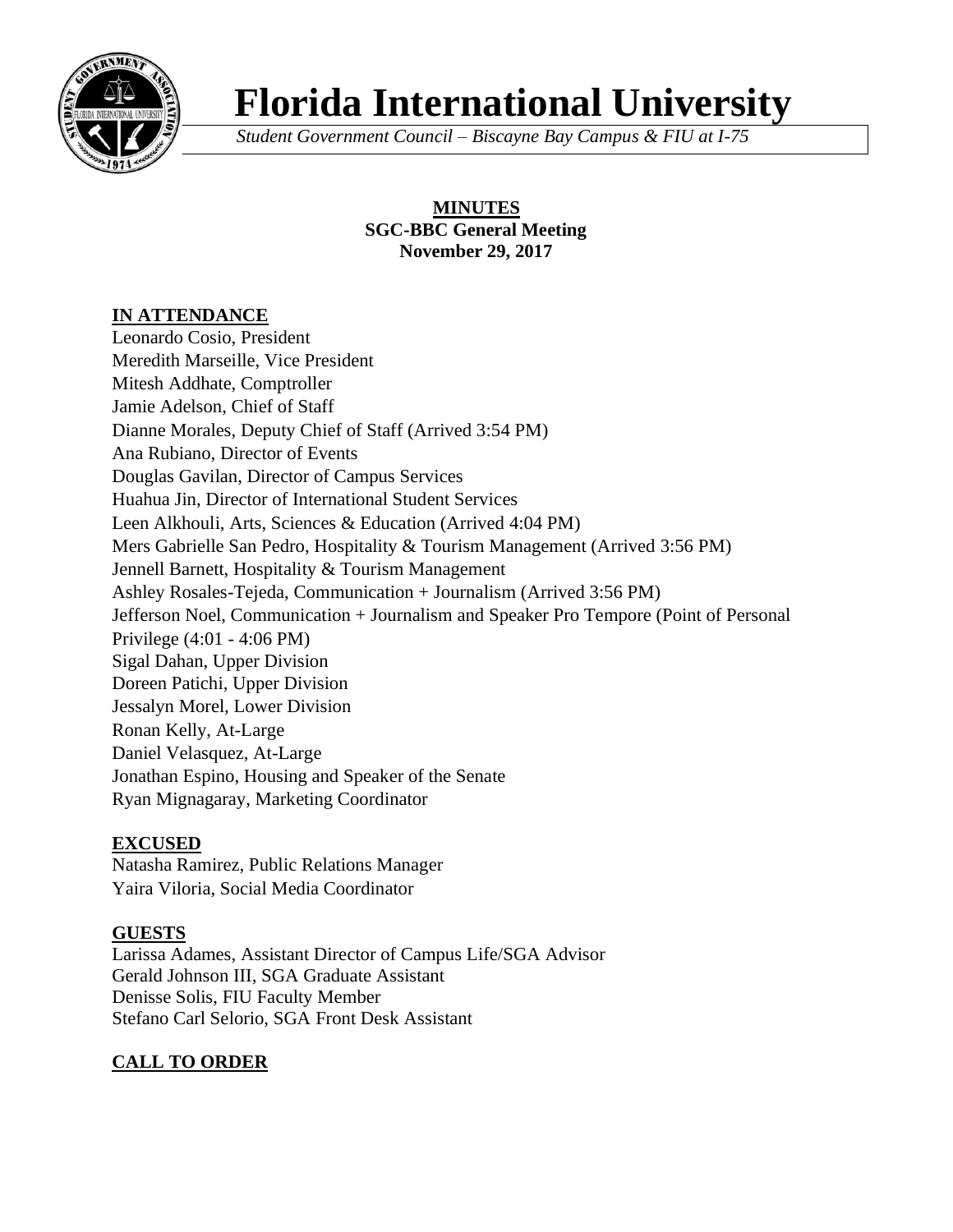The Student Government Association (BBC) held a meeting on Date – Locale WUC 221. The meeting was called to order at 3:42 PM, approximately, by President Leonardo Cosio who presided over the meeting in its entirety

## **APPROVAL OF THE MINUTES**

A motion to approve the minutes of the [November 1, 2017] meeting was made by Senator [Ronan Kelly] and seconded by Senator [Leen Alkhouli].

## **PRESIDENT REPORT**

President Leonardo Cosio stated the following,

- I. Class Gift Project
	- A. a meeting with Annual Giving and CARTA Alumni Relations to talk about the goal of having 80% of graduating seniors in CARTA donate financially back to FIU.
- II. Meeting with FIU Student Ambassadors Executive Board tomorrow, Thursday Nov. 30 at 5pm
- III. Hosted the 2nd SGA Constitutional Review Committee meeting last night here at BBC.
	- A. Meredith, Jamie and I will be meeting with the BBC council presidents this week to discuss end of the year events as well as the constitutional review.
	- B. Hosting a forum Monday in the place of Senate at the same time in the same place for students to further voice their concerns and ask more questions.
	- C. The next meeting of the committee is Monday night @ 6:30pm-8:30pm at MMC.
	- D. The one after that is Tuesday night @ 4:30pm-7:30pm at BBC.

## **VICE PRESIDENT REPORT**

Vice President Meredith Marseille stated the following,

- I. SGA AVP Meet up Tabling Recap
- II. Bayview Open Forum
	- A. 30 40 students
- III. Food Pantry Drive
	- A. Please donate in the boxes
- IV. Reflexology Path around campus; December 8 deadline
	- A. Student Ambassadors- canned meats, food, fruits training by .
	- B. Please email 11/30/2017 at 5:00 pm.
- V. BBC Rounds table- President Table; the last meeting 11/30/2017

## **COMPTROLLER REPORT**

Comptroller Mitesh Addhate stated the following,

- I. Bayview Open Forum
	- A. Congratulations towards Vice President Meredith Marseille and Speaker of the Senate and Housing Senator Jonathan Espino for organizing the Bayview Open Forum. It was very needed for Bayview residents to share their comments and concerns with the management department and SGA.
- II. Budget Process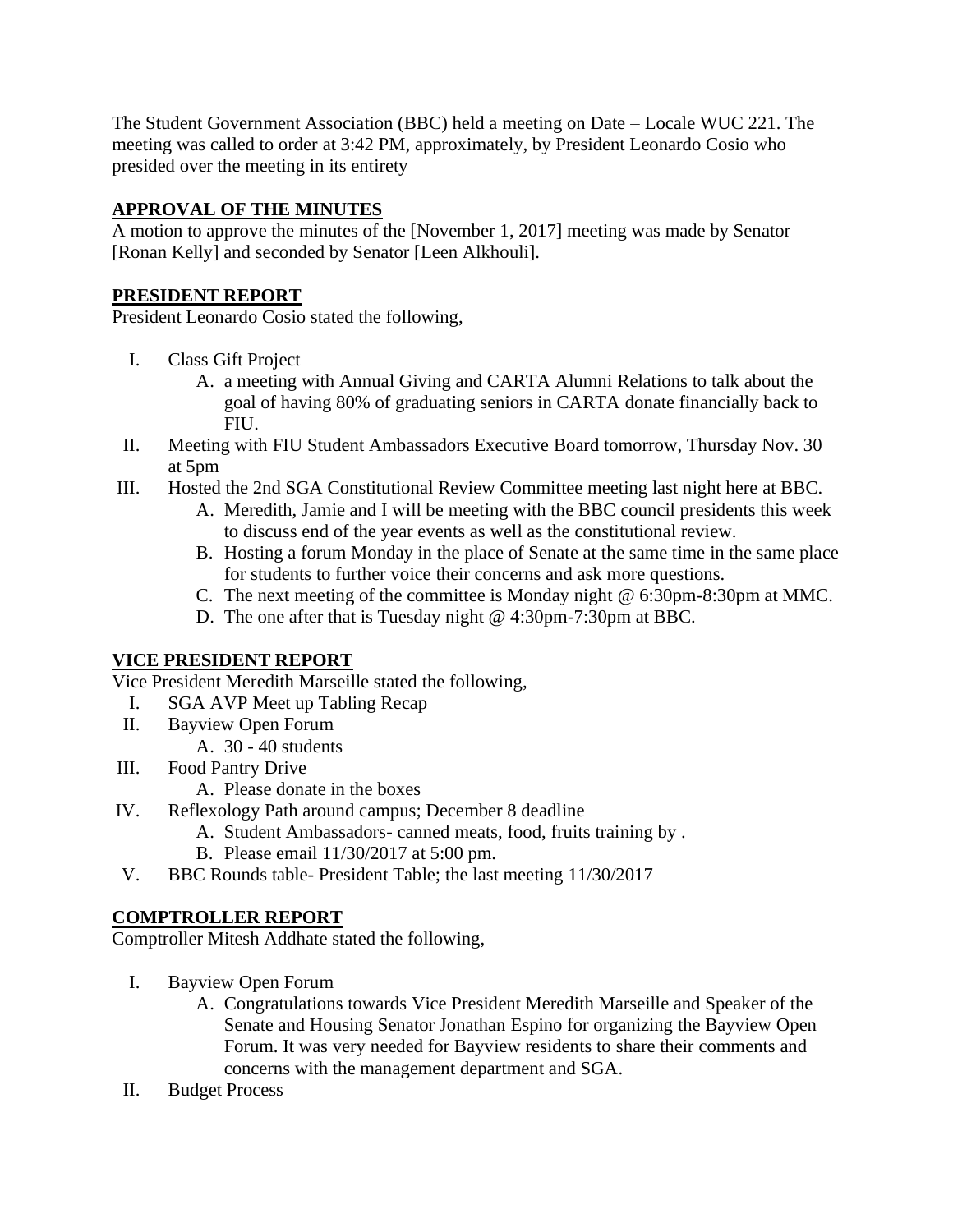- A. In collaboration with FIU's SGA MMC Comptroller and Silvana to finalize the budget schedules for hearings and deliberations for the upcoming year.
- B. Budget Training Recap, Nov 15
- III. Constitutional Review Committee
	- A. All senators should be present at the meeting because of the effect it will have on the council. And, if they don't do that, than it will be a failure on their part in representing the interest of our students. As, this is something that will change the course of our work here on this campus and we need to raise our voice.
- IV. Finance Committee
	- A. Encouraging all finance committee members to partake in the budget process, deadlines, and requests - being involved in every budget activity.

#### **SPEAKER OF THE SENATE REPORT**

Speaker of the Senate Jonathan Espino stated the following,

- I. All chair heads have been appointed
- II. December 4; Sundaes with the Senate
- III. Town Hall
- IV. MMC @ 3rd Constitutional Review
- V. Bayview Open Forum; Semesterly
- VI. Bayview Hall Council- reaching to the end of the resolution

#### **SPEAKER PRO TEMPORE REPORT**

Speaker Pro Tempore Jefferson Noel stated the following,

- I. Director of Lectures
	- A. In collaboration with Christine Masseus, to collect surveys for the Lecture Series
- II. CARTA Alumni Students
	- A. In collaboration with President Leonardo Cosio, retrieving testimonials from distinct CARTA Students
- III. Bayview Open Forum Recap
- IV. Constitutional Review Committee Attendance

#### **CHIEF OF STAFF REPORT**

Chief of Staff Jamie Adelson stated the following,

- I. Appointed to SGA Constitutional Review Committee A. To organize meeting minutes and edits.
- II. Ana Rubiano, Director of Events
	- A. We recently had our first SGA Gives Thanks event on Monday, November 27, 2017
- III. Huahua Jin, Director of International Student Affairs
	- A. Working to get International Students involved in the SOBE Wine & Food Festival.
- IV. Natasha Ramirez, Public Relations Manager
	- A. Working on a SM/Marketing Campaign
- V. Christine Masseus, Director of Lectures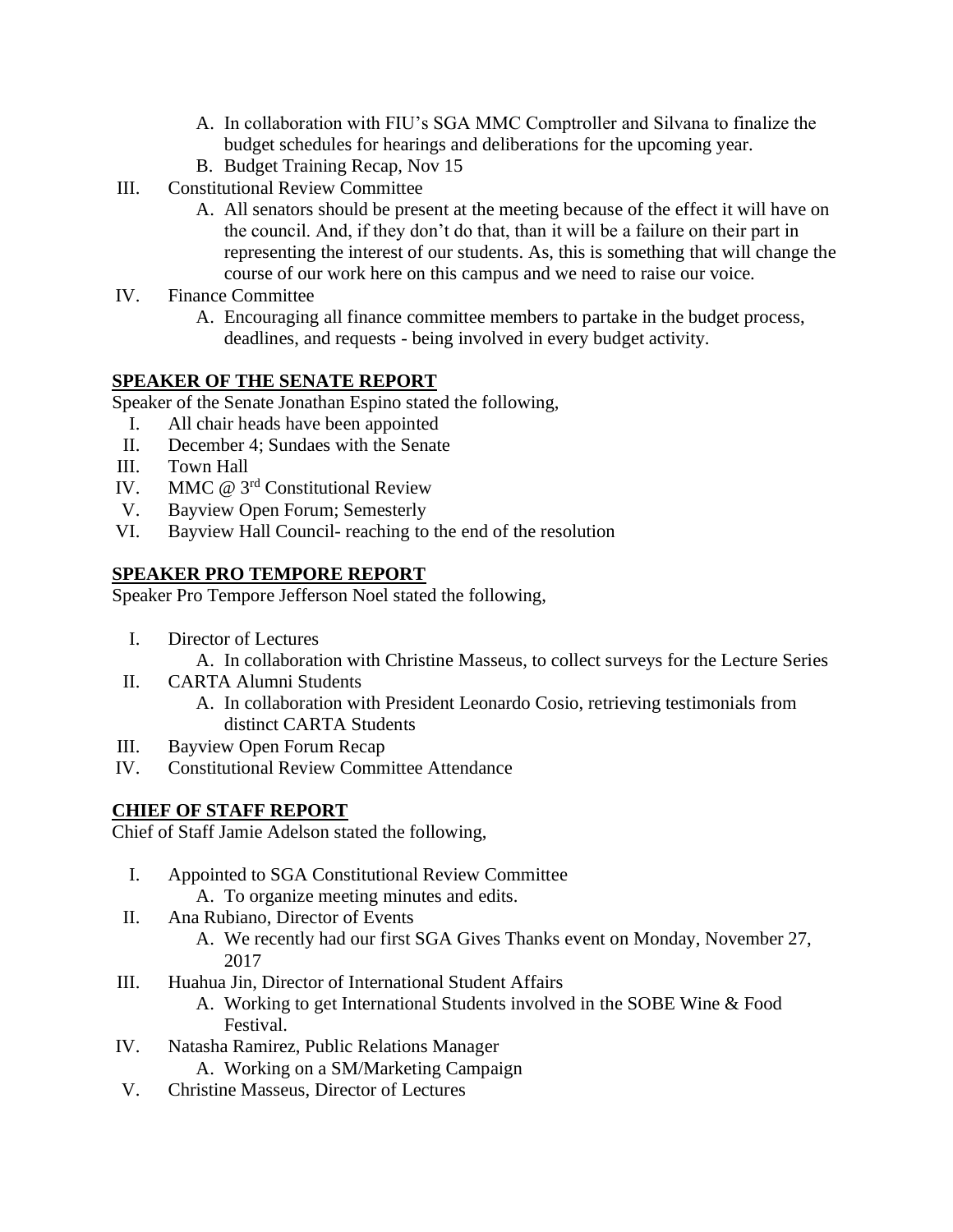- A. Formulated a Lectures Committee
	- 1. Created a survey that will be going out to around 200 students in order to pick out who they want to speak to the school.
- VI. Dianne Morales, Deputy Chief of Staff
	- A. Bayview Survey
	- B. Awaiting response from Senator Jefferson Noel and Senator Ashley Rosales-Tejeda for the list of CARTA students within BBC OrgSync.
- VII. Douglass Galvin, Director of Campus Services
	- A. Helping with the Mangrove Wall
	- B. Worked on with the first SGA Gives Thanks event

#### **ADVISOR REPORT**

SGA Advisor Larissa Adames stated the following,

- I. Stipend Packets need to be filled out by council members
- II. Tabling opportunities throughout the year are now open
- III. SGA Portal @ OrgSync
	- A. Encourage students to join the portal in OrgSync, and to get them involved in SGA - 302 students to go
- IV. NACA Assessments need to be filled out as well.

### **GRADUATE ASSISTANT REPORT**

Graduate Assistant Gerald Johnson III stated the following,

- I. Spring Semester Reminder
- II. Midnight Breakfast
- III. Intern Meetings
	- A. Presenting an "Intern of the Year" award to a deserving intern.

#### **OLD BUSINESS**

I. Please refer to the APPROVAL OF THE MINUTES.

#### **ANNOUNCEMENTS**

- A. SGA Constitutional Review Forum Monday, December 4th at 3:30 p.m.
- B. SGA Constitutional Review Committee meetings:

Monday, December 4th 6:30 p.m. - 8:30 p.m. at MMC

Tuesday, December 5th 4:30 p.m. - 7:30 p.m. at BBC

#### **ADJOURNMENT**